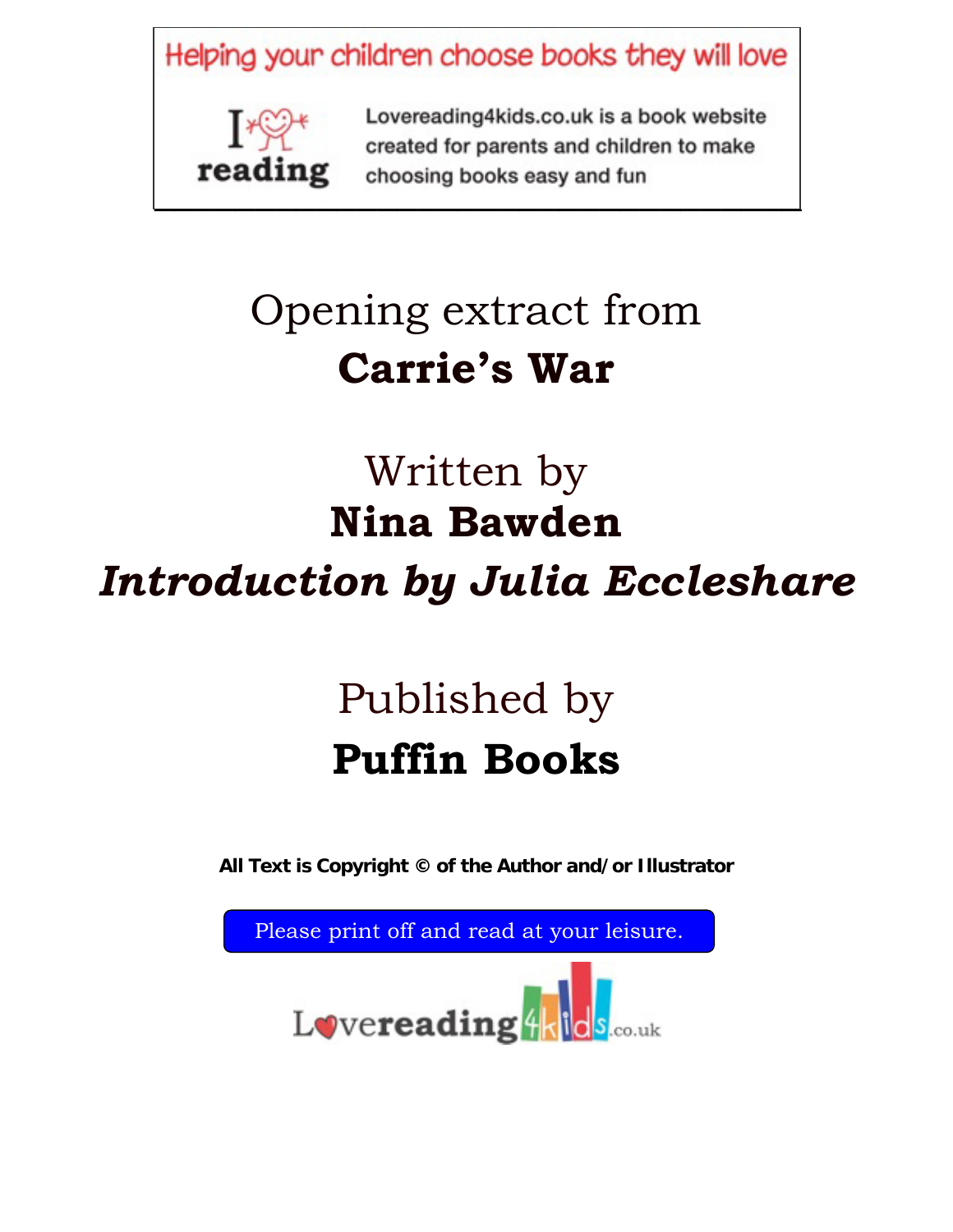

### **CHAPTER ONE**

CARRIE had often dreamed about coming back. In her dreams she was twelve years old again; short, scratched legs in red socks and scuffed, brown sandals, walking along the narrow, dirt path at the side of the railway line to where it plunged down, off the high ridge, through the Druid's Grove. The yew trees in the Grove were dark green and so old that they had grown twisted and lumpy, like arthritic fingers. And in Carrie's dream, the fingers reached out for her, plucking at her hair and her skirt as she ran. She was always running by the end of this dream, running away from the house, uphill towards the railway line.

\*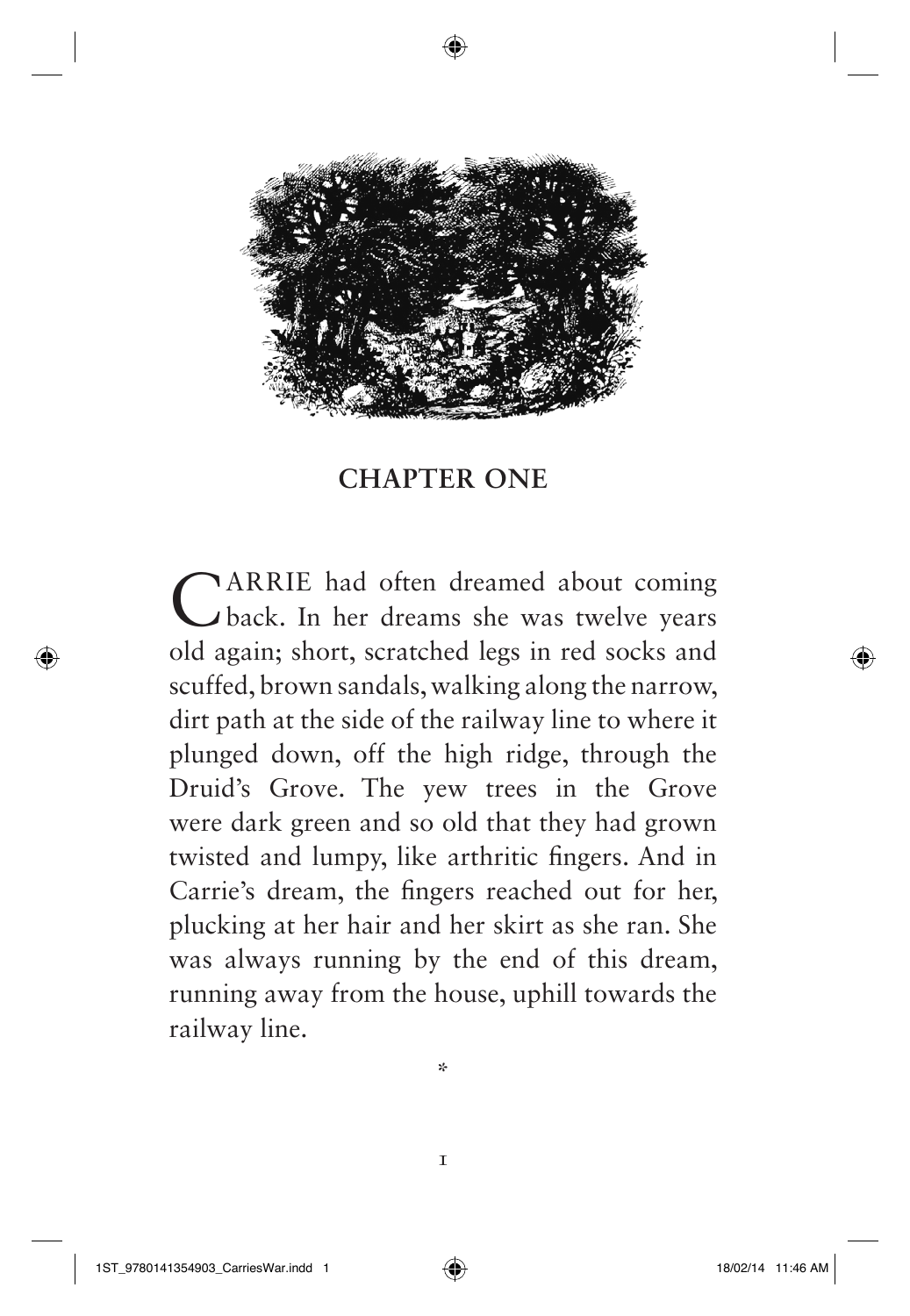But when she did come back, with her own children, the railway line had been closed. The sleepers had been taken up and the flat, stony top of the ridge was so overgrown with blackberries and wild rose and hazelnut bushes that it was like pushing through a forgotten forest in a fairy tale. The tangled wood round Sleeping Beauty's castle. Pulling off the sticky brambles that clung to their jeans, Carrie's children said, 'No one's been here for hundreds of years . . .'

'Not hundreds, *thousands* . . .'

'A hundred, thousand years. A million, billion, trillion . . .'

'Only about thirty,' Carrie said. She spoke as if this was no time at all. '*I* was here, with Uncle Nick, thirty years ago. During the war  $-$  when England was at war with Germany. The Government sent the children out of the cities so they shouldn't be bombed. We weren't told where we were going. Just told to turn up at our schools with a packed lunch and a change of clothes, then we went to the station with our teachers. There were whole train-loads of children sent away like that . . .'

'Without their mummies?' the little ones said. 'Without their *dads?*'

2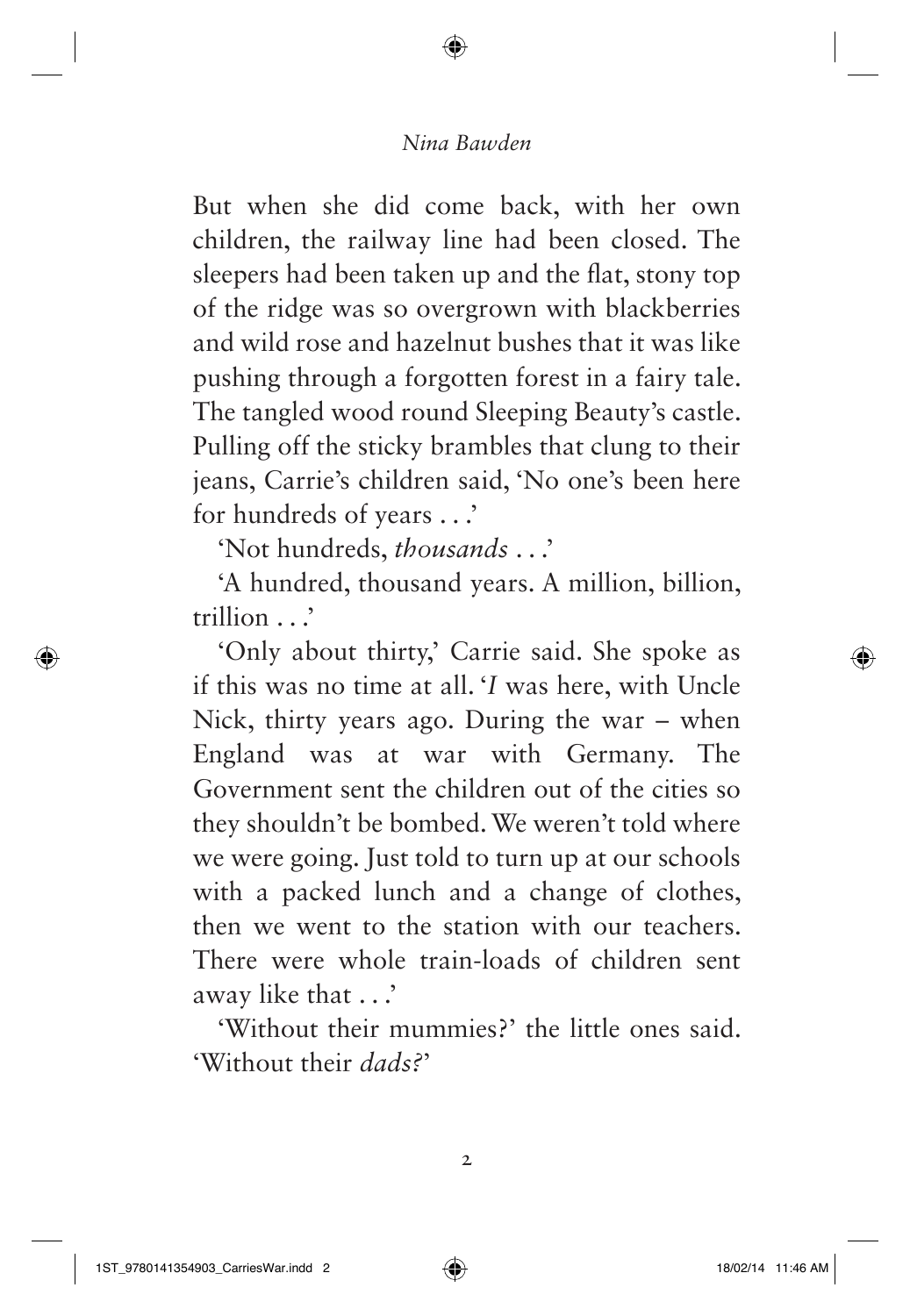'Oh, quite alone,' Carrie said. 'I was eleven when we first came here. And Uncle Nick was going on ten.'

Uncle Nick was old. He had been old for years and grown so fat in the stomach that he puffed when he stooped. The thought of him being ten years old made the children want to giggle but they bit the giggles back. Their mother was looking so strange: eyes half closed and dreaming. They looked at her pale, dreaming face and said nothing.

Carrie said, 'Nick and I used to walk from the town along the side of the railway. It was quite safe, not like an electrified line, and there weren't many trains, anyway. Only two or three a day and they came dead slow round the bend in case there were sheep on the track. When there were, the engine driver would stop the train and get out of his cab and shoo them off, and sometimes he'd wait so that everyone could get down from the carriages and stretch their legs and pick blackberries before they set off again. Nick and I never saw that, but people said it often happened. They were specially good blackberries here, easy to reach and not *dusty,* like at the side of a road. When they were ripe, Nick and I used to pick

3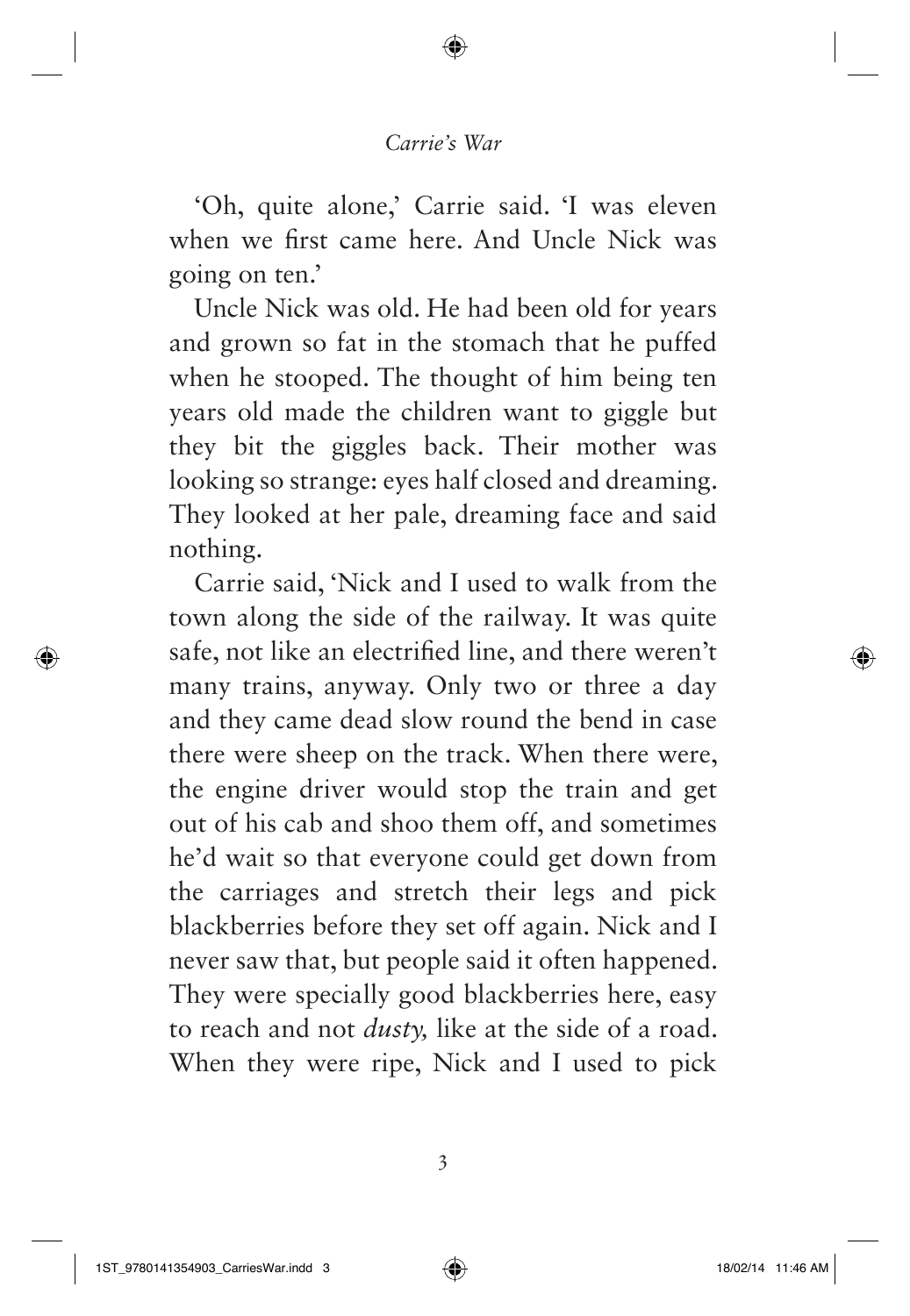some to eat on the way. Not many, we were always in too much of a hurry to see Johnny Gotobed and Hepzibah Green.'

' *Gotobed?*'

'Yes, just like that,' Carrie said. 'Go-to-bed.'

She smiled. A remembering smile, half happy, half sad. Waiting for her to go on, the children looked at each other. Carrie was good at stories but sometimes she stopped in the middle and had to be prodded.

'People don't have names like that,' the oldest boy said, to encourage her. 'Not real life, ordinary people.'

'Oh, Johnny Gotobed and Hepzibah were real, all right,' Carrie said. 'But they weren't *ordinary.* Any more than Albert was. Albert Sandwich. Our friend who lived with them.'

'Lived where?' There were no houses in sight: the wooded mountain rose on one side of the old railway track and fell steeply away on the other. No sound of people, either: no cars, no aeroplanes, not even a tractor. Only a pigeon or two in the trees and sheep, baa-ing below in the valley.

'Druid's Bottom,' Carrie said. She looked slyly at the children and laughed when they laughed. 'It was really called The-House-In-The-Valley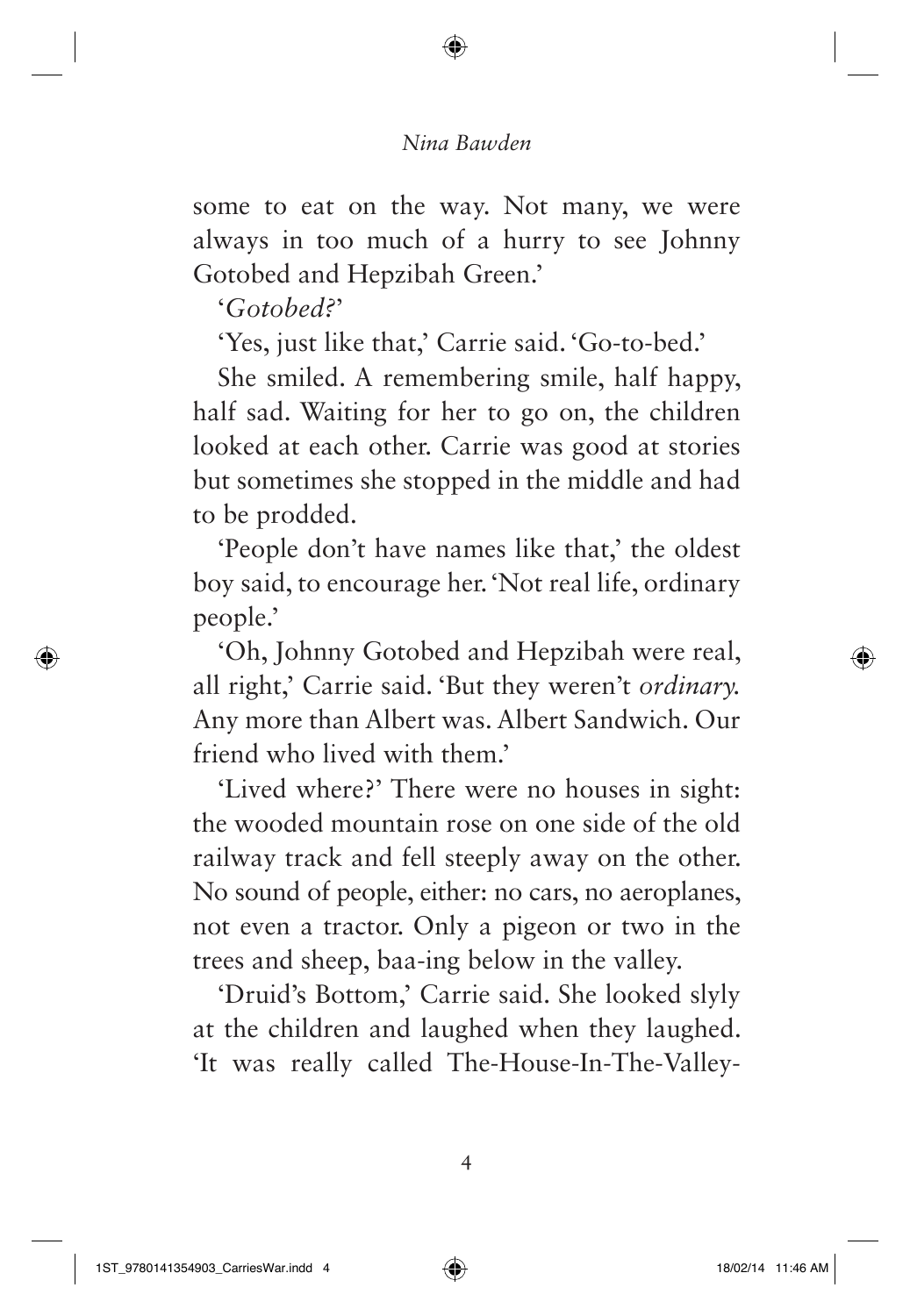Where-The-Yew-Trees-Grow, but that's a bit of a mouthful, even in Welsh. So everyone called it Druid's Bottom because it was at the bottom of the Grove<sup>'</sup>

'No one knows about Druids really,' the oldest boy said importantly. 'All that mistletoe and human sacrifice stuff. That's just legend.'

'There's always a reason for legends,' Carrie said. 'It was certainly a Sacred Grove of some sort. Some old religion. Bad or good - I don't know. But it had a queer *feeling* – you'll see for yourselves when we get there. There's a spring that was supposed to have healing powers and the remains of what might have been an Iron Age temple. At least, Albert said so . . .'

'D . . . ah . . .' The oldest boy made a wild, gagging sound, as if a fish bone had caught in his throat. Then turned bright red and mumbled, 'How much farther?'

What he had nearly said was, 'Dad would have been interested in the temple.' His father had been an archaeologist, and he was dead. He had died in the spring. It was August now, and the first time they had gone on holiday without him. They had been driving through Wales, to the sea, and Carrie had turned off the main road into a narrow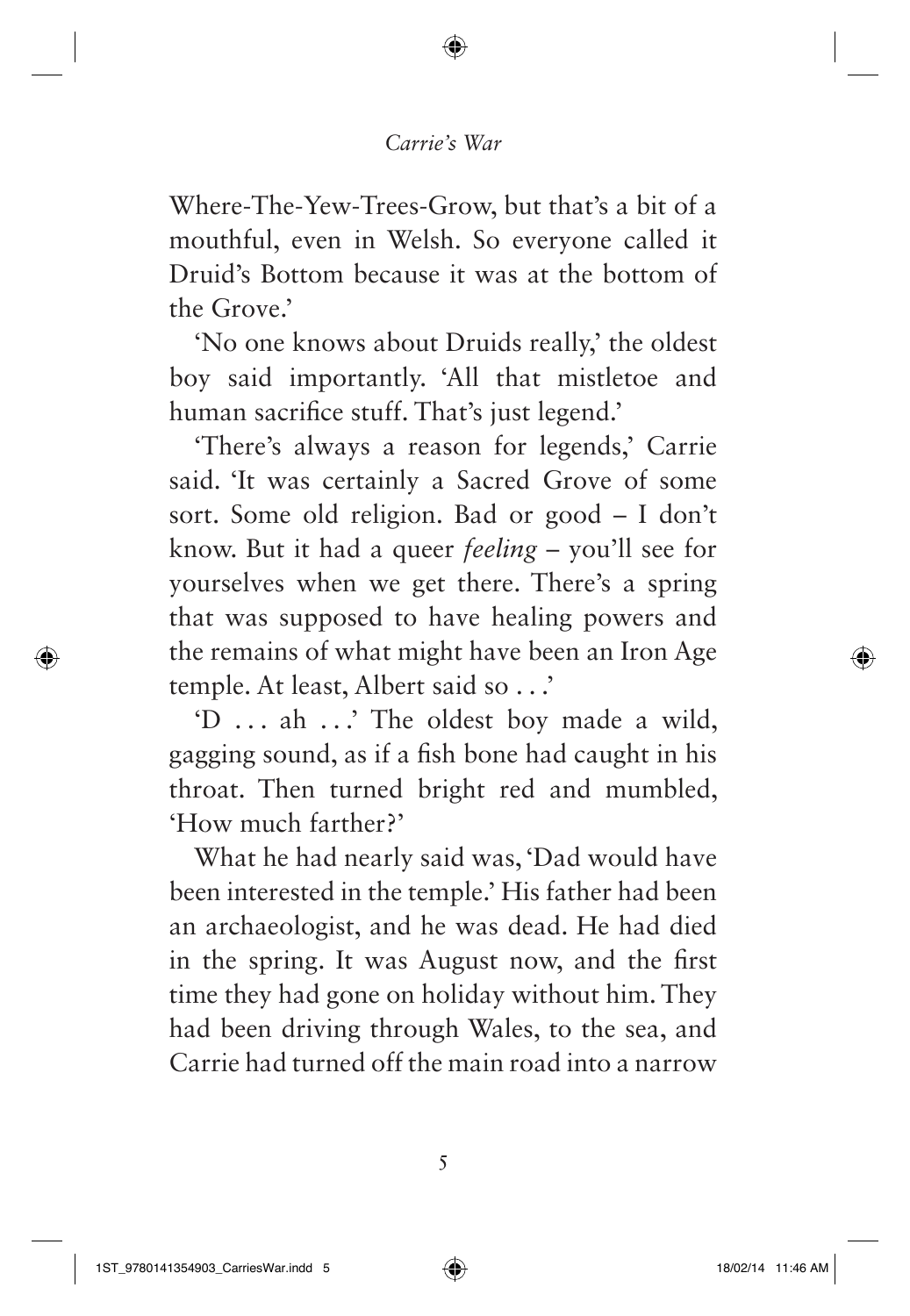valley and said, this was where she and Uncle Nick had lived for a while in the war, would they like to stop the night and see? They hadn't wanted to, very much; the little mining town was desolate and ugly and the only hotel smelled of stale beer and greasy chips, but Carrie had looked so different suddenly, so happy and ironed-out and eager, that none of them had said so.

Now, watching her, the oldest boy wished that he had. Her smooth, happy look was gone and she was screwing up her eyes and her mouth so that her whole face seemed crumpled. Like an old handkerchief, he thought. Perhaps it was only that the hot climb had tired her but it seemed more than that. As if she were, all at once, uncertain about something.

Her voice was quite steady, though. She said, 'Not much farther, I don't think. Of course it looks a bit different, places often do when you come back to them, but I *think* I remember . . . soon as you turned the bend and saw the tunnel – yes, there it is! *The first yew!*'

Between them, and the black, tunnel mouth, was a cleft in the mountain. A deep gully, dropping away from the ridge. No more ash and hazelnut trees with sunlight dancing and dappling between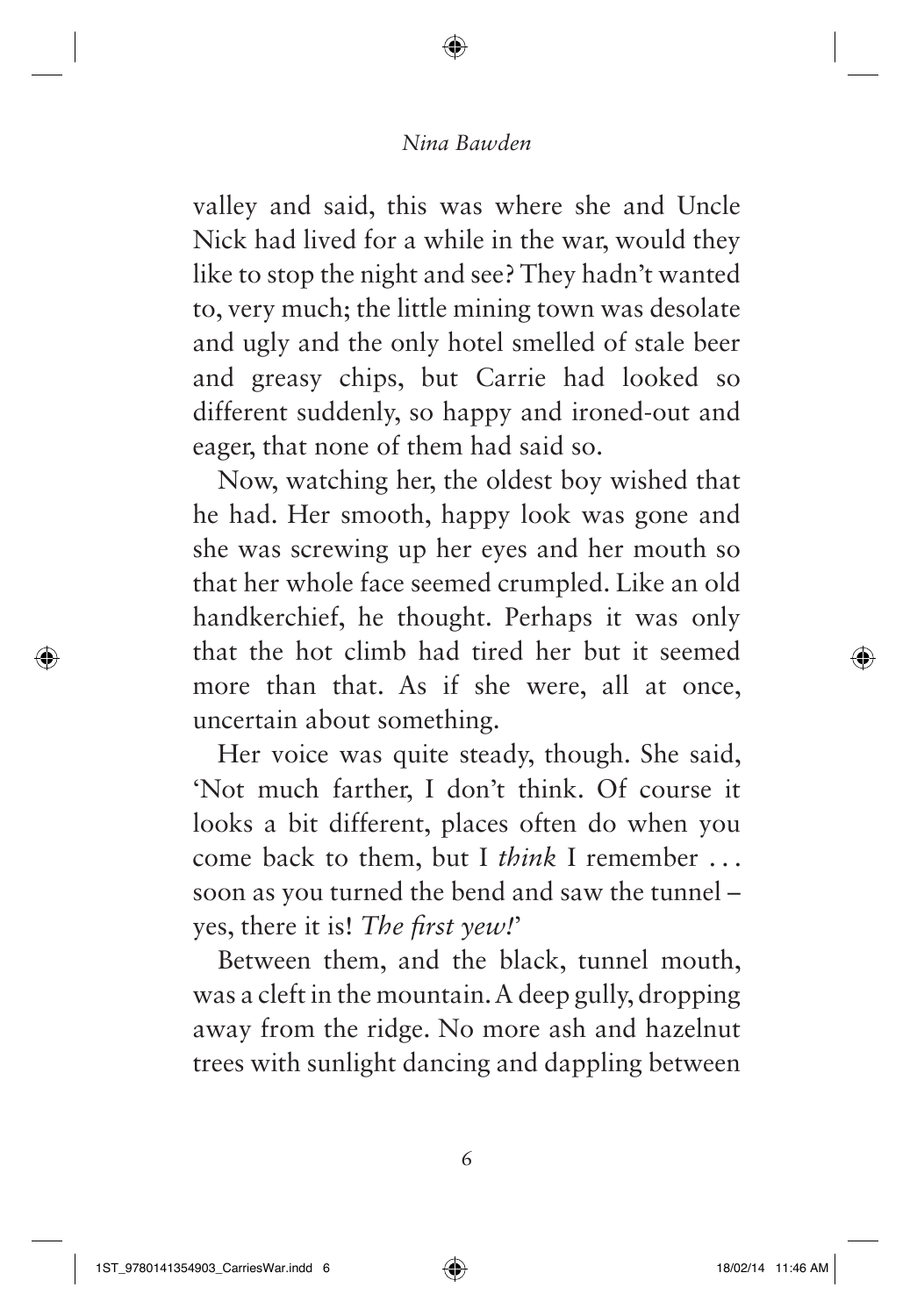them, only the old, gnarled yews, growing thickly together. A dark green, silent place, where no birds were singing.

They stood on the ridge, looking down. The littlest ones pressed close to Carrie. She glanced at their faces and said lightly, 'A bit scarey? Nothing to be scared *of,* just a few old trees, though Uncle Nick used to be scared sometimes, on the way down. Oh, he *was* such a baby! He was even scared of the Skull, when Hepzibah showed him. And there was nothing to be scared of in that! Shall I tell you about it? It was the skull of an African servant who had been brought to England at the time of the Slave Trade. And it was supposed to scream if it was taken out of the house . . .'

The oldest boy resented her tone which was that of a grown-up amusing the children. He said, 'I know that sort of story! Screaming Skulls and all that! All rubbish, really.'

Carrie looked at him. 'Albert Sandwich said it was rubbish. He said the skull probably came from the Iron Age settlement. He said the British Museum would know. He wanted to take it and ask them when the war was over. He was interested in that sort of thing.'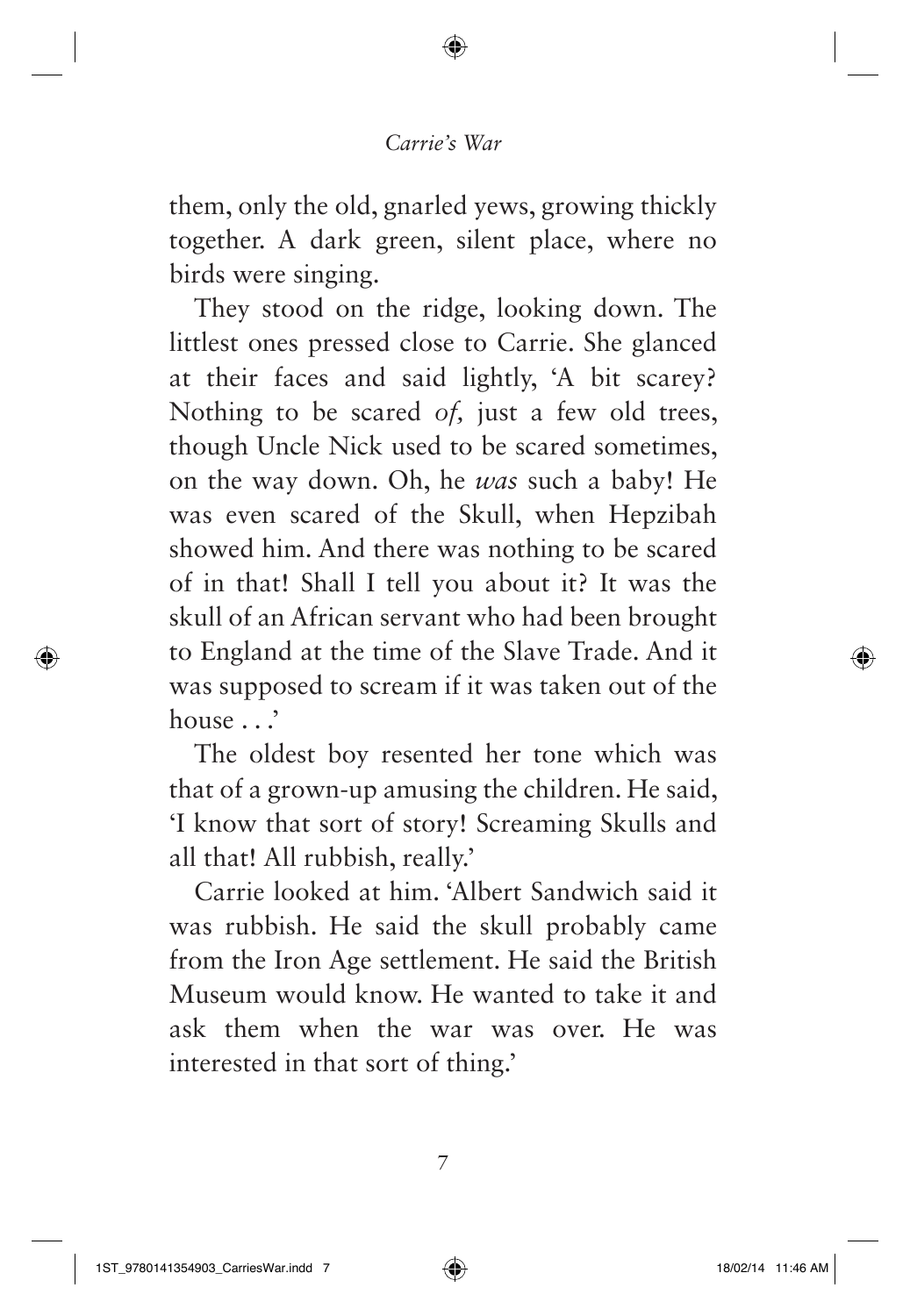She paused. 'Dad would have been interested too, wouldn't he? Albert and Dad were very much alike, in some ways.'

Although she was smiling there was something tight in her voice, as if she were holding her breath. Perhaps she was: she seemed to let it out in a long, gusty sigh, and walked away from the children, down the track to a place where a flat rock jutted out from the side of the bank. She stepped on to it and a little breeze caught her hair and lifted it behind her. She called out, 'There's the house. Come and see.'

They followed her and looked where she pointed, through a gap in the yews. Druid's Bottom was a long way below them: a doll's house with tall chimneys, tucked in a fold of the valley as if in the crook of an elbow.

'There's a path,' Carrie's daughter said. ' A bit slippy and slimy, but we could go down if you like.'

Carrie shook her head. 'There's no point. No one lives there. No one could live there now.'

They looked again. 'It's a ruin,' the oldest boy said.

'Yes,' Carrie said. She sounded flat and dull. As if she had known this all along but had hoped something different.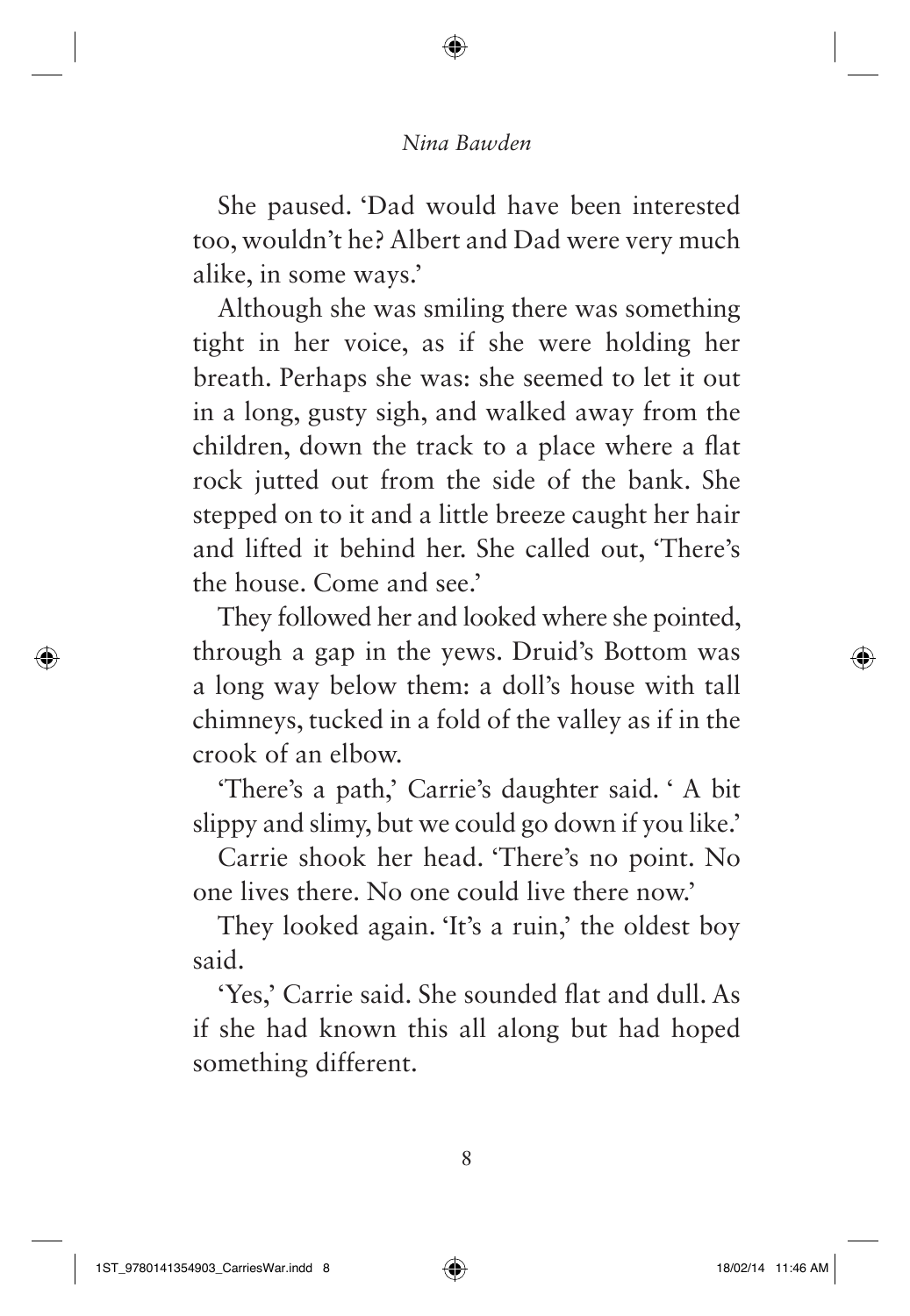'We could go down, all the same.'

'Though it 'ud be a long way back *up.*'

'Lazy. Fat, lazy tyke.'

'Fat an' lazy yourself with brass knobs on. Come on, let's go down then, it's not far.'

*'No,'* Carrie snapped. Her own sharpness seemed to surprise her. Hand flying to mouth, she gave a queer, trembly laugh and looked at her children. They stared back and saw the colour come and go in her face. She took a pair of dark glasses out of her pocket and put them on. Eyes safely hidden, she said, 'I'm sorry, I can't. I really can't. Really.'

That odd laugh again. Almost like crying. 'Oh, I'm so sorry. Dragging you all this way in this heat. So silly, really. But I wanted to show you – and to see for myself just once more. We were so happy here, Nick and I. I thought – I *hoped* that was all I'd remember.'

The children were silent. They didn't know what she was talking about but they could feel she was frightened. Their mother was frightened and this frightened *them.*

She saw it. She drew a deep breath and smiled at them shakily. 'I'm so sorry, darlings. It's all right. I'm all right now.'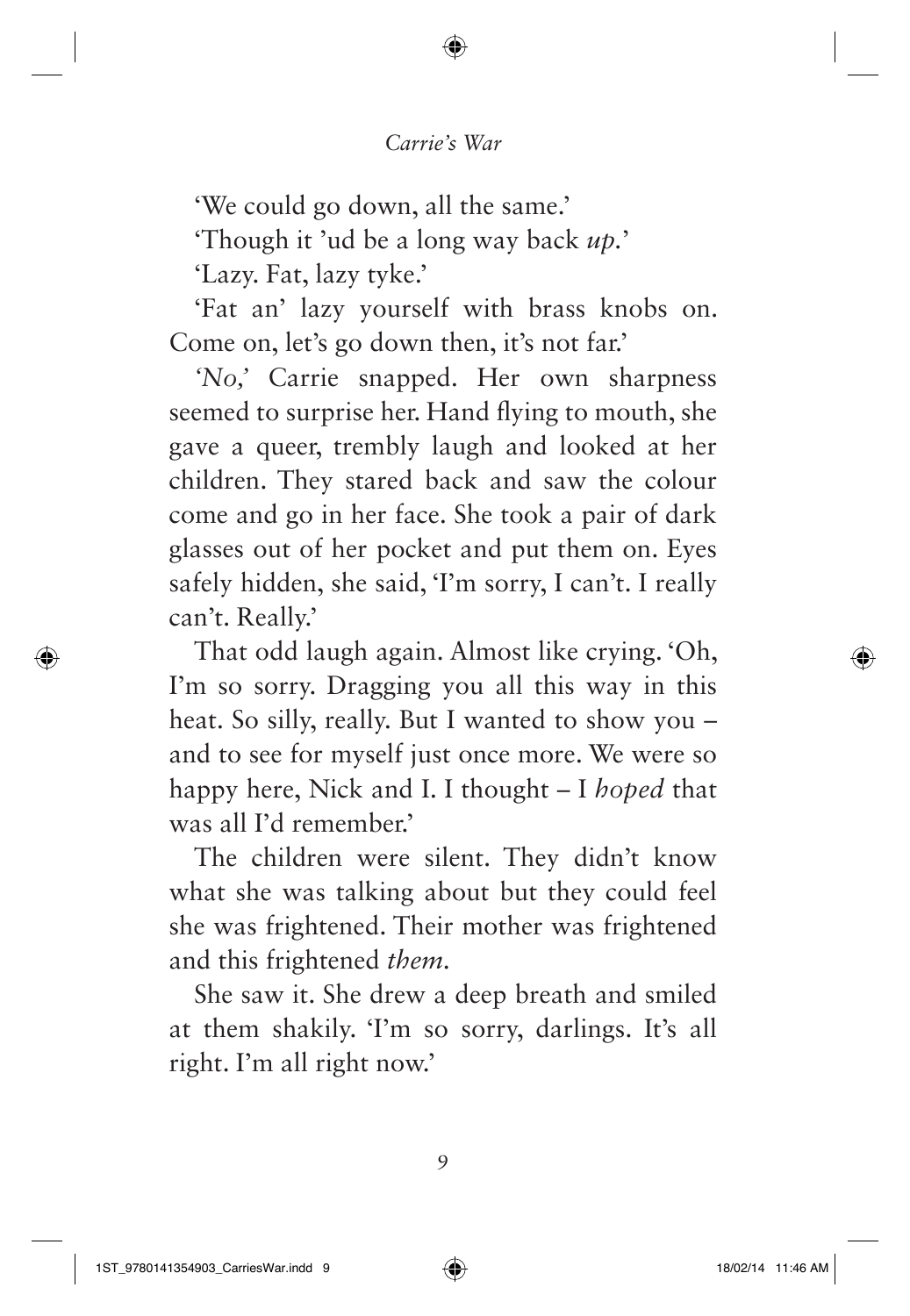Far from all right, the oldest boy thought. He took her hand and said, 'Let's go back now. Let's go back and have tea.'

He drove the others on ahead with a look. Following them, Carrie stumbled, as if blind behind her dark glasses, but he held her hand tightly. It felt cold to his fingers. He said, 'Won't take us long to get back. Quicker, going downhill. And a nice cup of tea'll make you feel better. I suppose they will give us tea at that pub? Though it's not much of a place, is it? Neither the pub, nor the town.'

Derelict, he had thought when they drove through the main street. All those boarded-up shops and only old people about, dreaming on doorsteps or creeping along in the sun. Like a place that was waiting to die.

'Pit's closed,' Carrie said. 'They opened it up during the war but the seams were too deep. Not economical. I suppose once we didn't need the coal so badly they closed the mine down, then the railway. I should have known, really.'

She spoke as if she should have known more about more than the dying town. She sighed and he felt her hand shiver. She said, 'Places change more than people, perhaps. You don't change,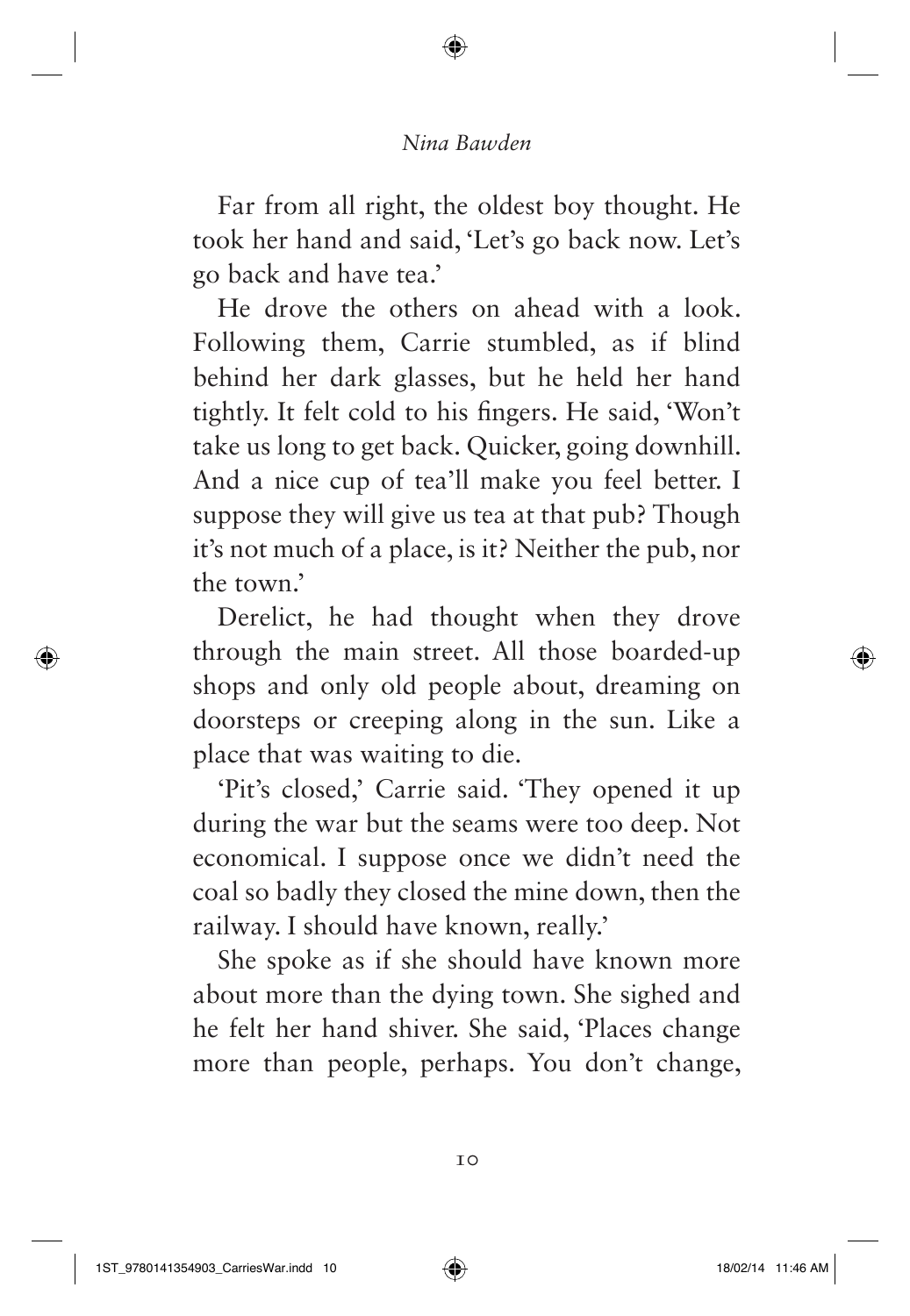you know, growing older. I thought I *had* changed, that I'd feel differently now. After all, what happened wasn't my fault, *couldn't* have been, it just didn't make sense. That's what I've been telling myself all these years, but sense doesn't come into it, can't change how you *feel*. I did a dreadful thing, the worst thing of my life, when I was twelve and a half years old, or I feel that I did, and nothing can change it . . .'

Couldn't change what? He longed to know what she meant, what dreadful thing she had done – it sounded more interesting, to his mind, than Druids or Screaming Skulls – but didn't dare ask her. She had been speaking, it seemed, more to herself than to him; she might feel he shouldn't have listened. She would tell him in her own time. Or she wouldn't.

She was looking too tired to talk anyway. Tired to death, and so white. He thought – *I wish Dad was here!* And then, that if he could walk with his eyes shut all the way back to the town, it might magick him back. Crazy, of course – if he had caught any of the others doing such a crazy thing he would have laughed himself sick! But they were a long way ahead now, and his mother would never guess what he was up to. She might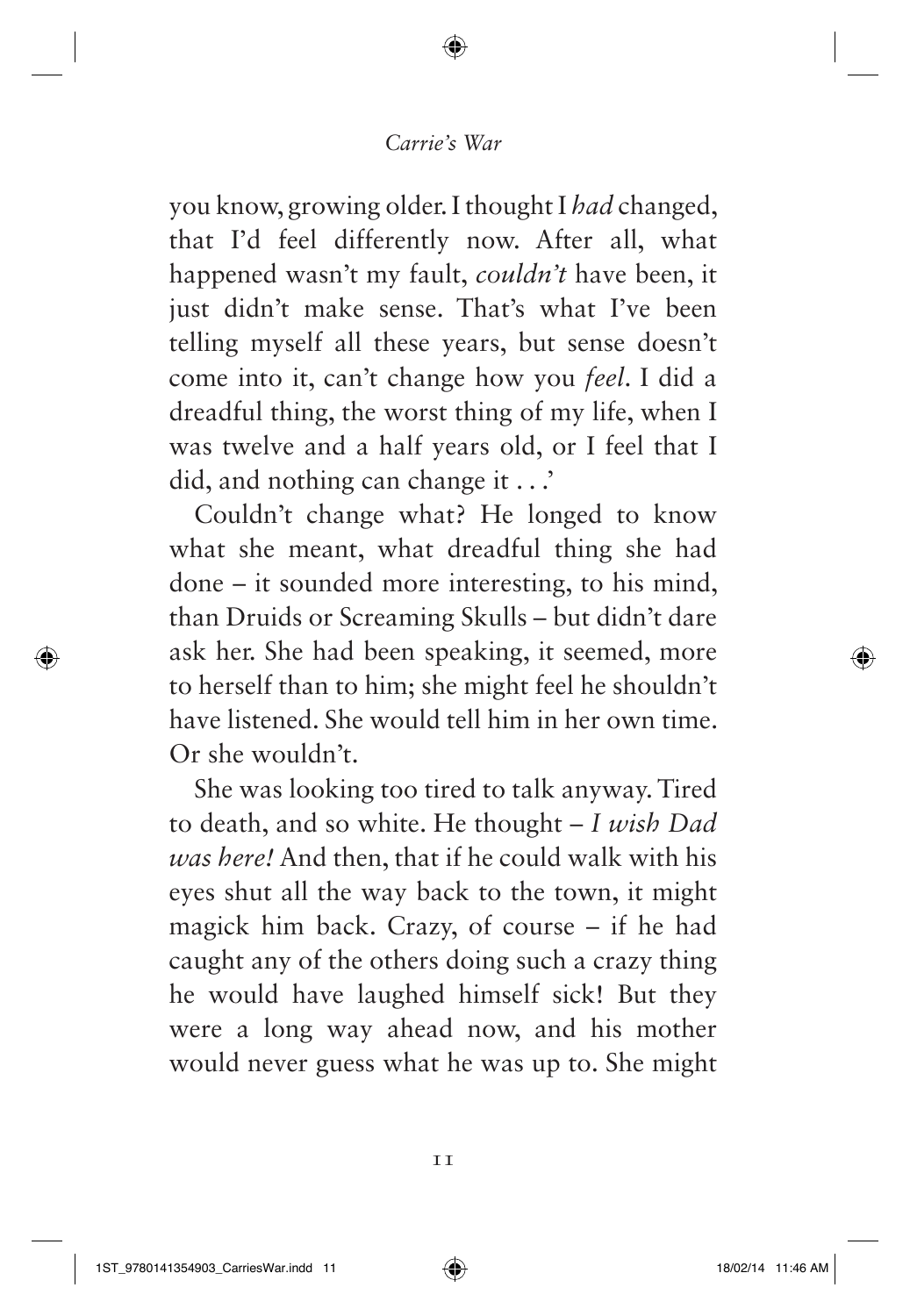not think she had changed but she was too old for *that*! He would just walk on, holding her hand and letting her lead him, turning his head a bit so she wouldn't see his closed eyes and keeping the sun on his left cheek as an additional guide. The tricky part would come when they had to leave the straight track and turn down through a gate and a field, but magic never worked if the thing you had to do was too easy. And if he managed to do it without her noticing, when they got to the pub his father would be waiting there. Waiting for them and smiling ...

'What on earth are you doing? Grinning like an ape with your eyes shut?'

He opened them, saw his mother's face smiling down, and felt his ears burn. 'I was just playing a game.'

'At your age? You'd have had us over the edge in a minute!'

She was teasing him as if he were one of the little ones but he didn't mind because she was looking happy again. When she took off her glasses the sun caught her eyes and made them flash like green torches.

She said, 'Look, now! You can see the whole of the town from here.'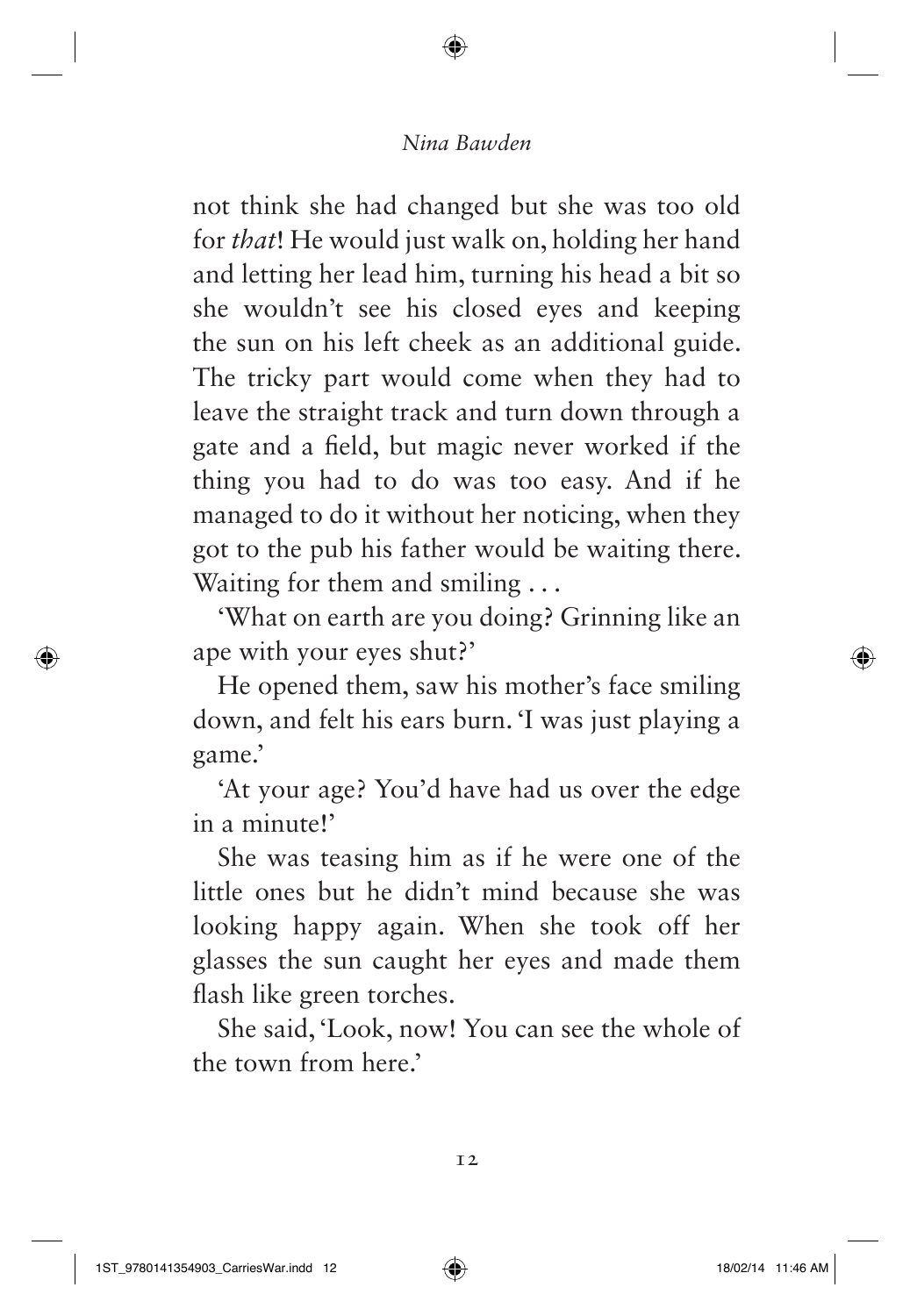They had left the wooded slopes behind them and the valley had opened out. Springy, sheep-cropped turf, criss-crossed with dry stone walls, ran down to the back yards of the houses. Narrow, straight streets; one long, thin one, like a spine down the middle and short, stumpy ones leading off, steeply climbing the hillside. It was peaceful enough and the slate roofs shone in the soft, evening light, but it was still a hideous place, the oldest boy thought: ugly houses and black pit machinery and smooth cones of slag, meanly dark against the green mountain.

Carrie said, 'See that slag heap? The one over there? We used to slide down on a tray, though we were in trouble if *he* caught us, mind! Wearing out our good clothes or wasting hot water to wash them!'

'Who's *he?*' the oldest boy asked, but she didn't seem to hear him. She was gazing down at the town and smiling her private, remembering smile.

'That's the pub where we're staying,' she said after a minute. 'The Dog and Duck. And that building there, the one with the green roof, that's Ebenezer Chapel where we used to have lessons some mornings because there wasn't room for us all in the school. It was only a small school, you